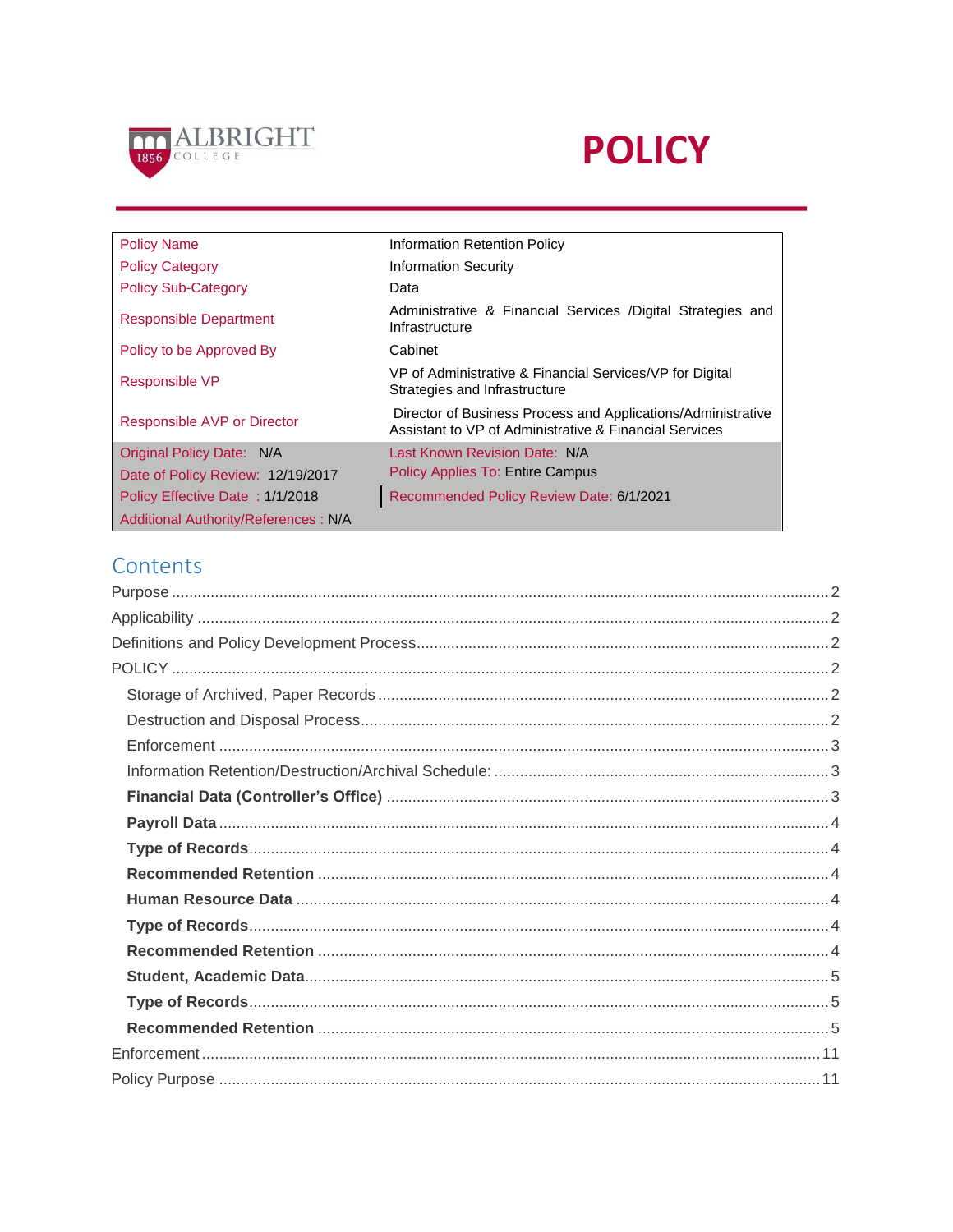|--|

#### <span id="page-1-0"></span>Purpose

The College is committed to effective record retention to preserve its history, meet legal standards, optimize the use of space and computer storage, optimize the cost of record retention, and ensure that outdated and useless records are destroyed.

#### <span id="page-1-1"></span>**Applicability**

This policy applies to all faculty, staff members, student employees or volunteers, as well as all any third party service provider supplying services to the College, who create, use or otherwise access or interact with any College records.

#### <span id="page-1-2"></span>Definitions and Policy Development Process

**'Information'** for the purpose of this document, is any tangible (paper, electronic, photographic, etc.) or intangible (digital records in applications, cloud storage, shared drives etc.) records reflecting College educational and business transactions regardless of format (paper, electronic, photographic, etc.). This includes student, administrative, financial, and legal as well as other types of information collected, stored and used by the College. Unless otherwise specifically set forth in this Policy, long-term maintenance and disposition of electronic and digital records shall proceed on the same schedule as paper records.

Albright College has established that records can contain three different classes of data: Public, Restricted, and Highly Sensitive. The *[Administrative Data Management and Access Policy](http://www.albright.edu/itservices/policies/data_access_policy.html)* details these classifications, data stewardship, guidelines and the College's data classification standard along with a complete list of Data Stewards.

This policy is based on information retention policies at University of Maryland, University of Iowa, University of Massachusetts, and Cornell University. Albright has also researched EDUCAUSE resources to determine best practices where they exist.

#### <span id="page-1-3"></span>POLICY

#### <span id="page-1-4"></span>Storage of Archived, Paper Records

All active and permanent paper records should be archived in the respective areas of operation. All existing security protocols with regards to storing and safeguarding official Albright records should be strictly adhered to. Specifically, archived, paper records should be stored in an appropriate file storage box (e.g. Bankers Box or paper box; click [here](http://www.wbmason.com/SearchResults.aspx?Keyword=bankers+box&sc=BM&fi=1&fr=1&Category=C000674&SearchID=31874792) for other examples) within a locked room or within a locked filing cabinet for the timeframes specified in this policy. The storage box or cabinet drawer should be clearly labeled with a short description of the records and the timeframe covered by the records, e.g. "Accounts payable records 2017-18." Paper records should not be retained in plastic bags. A log of all stored records should be provided to the Data Trustee on an annual basis including any additions or removals via proper destruction.

#### <span id="page-1-5"></span>Destruction and Disposal Process

When the required retention period expires, the responsible office will initiate the process for the record's destruction and disposal. The destruction of records shall be authorized by the Data Trustee in the responsible office. All electronic records shall be destroyed in consultation with Information Technology Services and in accordance with the [established data removal procedure.](https://www.albright.edu/about-albright/offices-departments/information-technology-services/policies/proc_eltc_data_removal/) All paper records constituting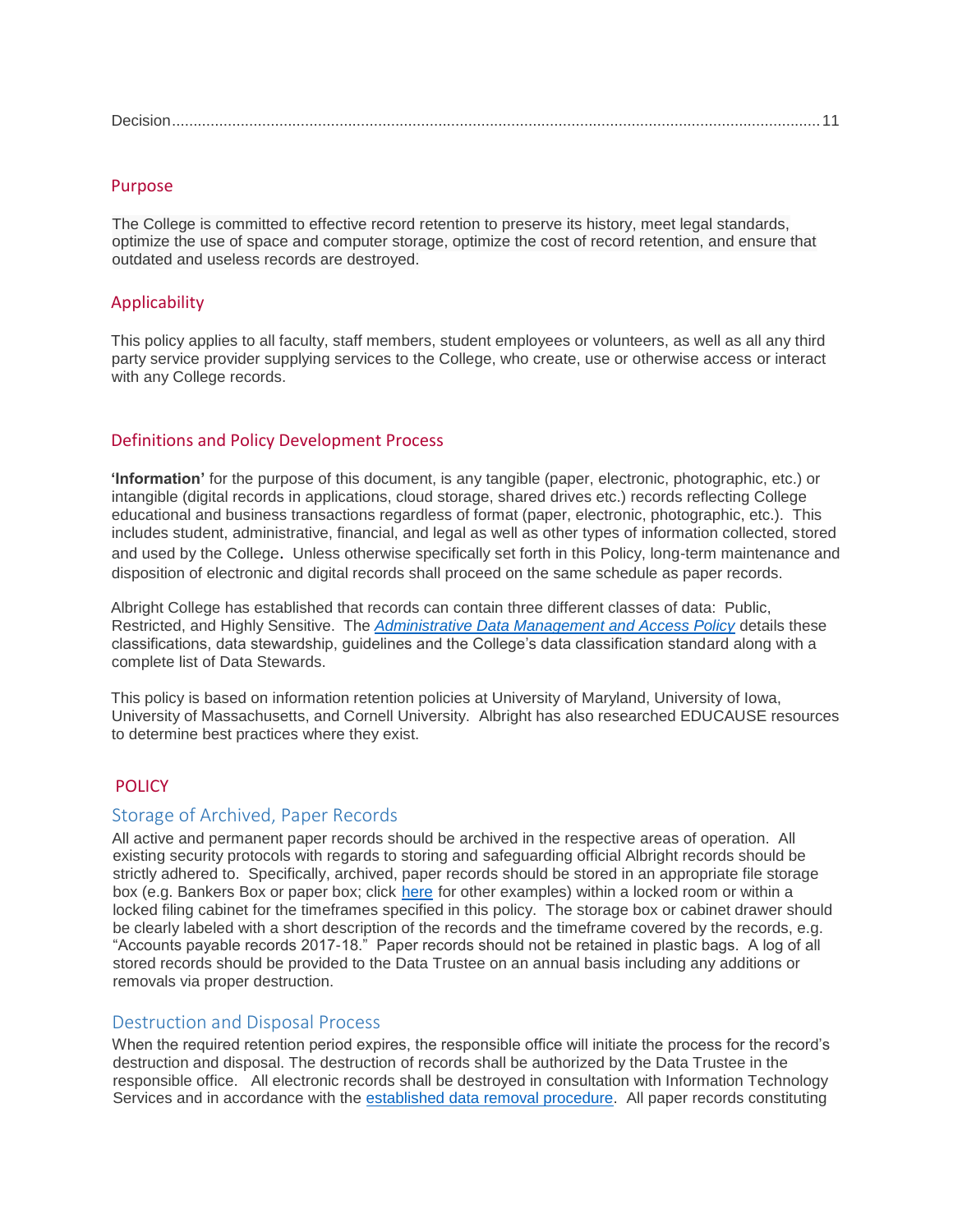Restricted or Highly Sensitive data records shall be destroyed by high quality shredding in consultation with the Data Trustee and Facilities Services & Operations.

#### **Litigation Hold on Records**

Information pertaining to any investigation, legal action or proceeding, litigation, audit, or program review in progress should not be destroyed even if the retention period or disposition date specified for the records has expired. In the event that litigation or an administrative agency claim is reasonably likely to occur, Albright College shall take all appropriate steps to initiate a litigation hold on all relevant records so that this information can be preserved. If you believe that an event has occurred that is reasonably likely to lead to litigation/other claim, please notify the appropriate Data Trustee and Data Steward immediately to ensure all relevant records can be preserved. Please also contact the Vice President for Administrative and Financial Services so that legal counsel can be consulted. Records that are subject to a litigation hold shall not be destroyed in accordance with the procedures discussed in this policy. As such, upon initiation of a litigation hold, these records must be immediately segregated from other records so they are protected from any routine record purges. This is especially critical for emails or other electronic documents.

## <span id="page-2-0"></span>Enforcement

Where identified, [Data Stewards](http://www.albright.edu/itservices/policies/data_access_policy.html) from each area, in consultation with the [Data Trustee](http://www.albright.edu/itservices/policies/data_access_policy.html) are responsible for ensuring the compliance of this policy. When Data Stewards are not identified by the Data Access Policy referenced above, the appropriate office is identified by the Information Retention Policy.

Albright College employees are responsible for understanding and complying with all College policies and procedures, including but not limited to the [Administrative Data Management and Access Policy.](https://www.albright.edu/itservices/policies/pdf/Policy_Administrative_Data_Management.pdf) These policies include requirements for protecting and preserving the quality, integrity and confidentiality of administrative data records, as well as logical access controls to administrative data and other Albright technology resources. Data Classification standards, as documented in the Administrative Data Management and Access Policy, must be strictly adhered to.

## <span id="page-2-1"></span>Information Retention/Destruction/Archival Schedule:

#### <span id="page-2-2"></span>**Financial Data (Controller's Office)**

| <b>Type of Records</b>                                                             | <b>Recommended Retention</b> |
|------------------------------------------------------------------------------------|------------------------------|
| Annual Audit Reports and Financial Statements                                      | Permanent                    |
| Annual Audit Records                                                               | 7 years                      |
| Budget Information, including Projections                                          | 7 years                      |
| Accounts Receivable including Invoices                                             | 7 years                      |
| Accounts Payable including Invoices                                                | 7 years                      |
| Student Accounts Billing Records and Correspondence                                | 7 years                      |
| Bank Statements, Bank Reconciliations, and Deposit and<br><b>Check Information</b> | 7 years                      |
| General Ledgers including Journal Entries and Supporting<br>Documentation          | 7 years                      |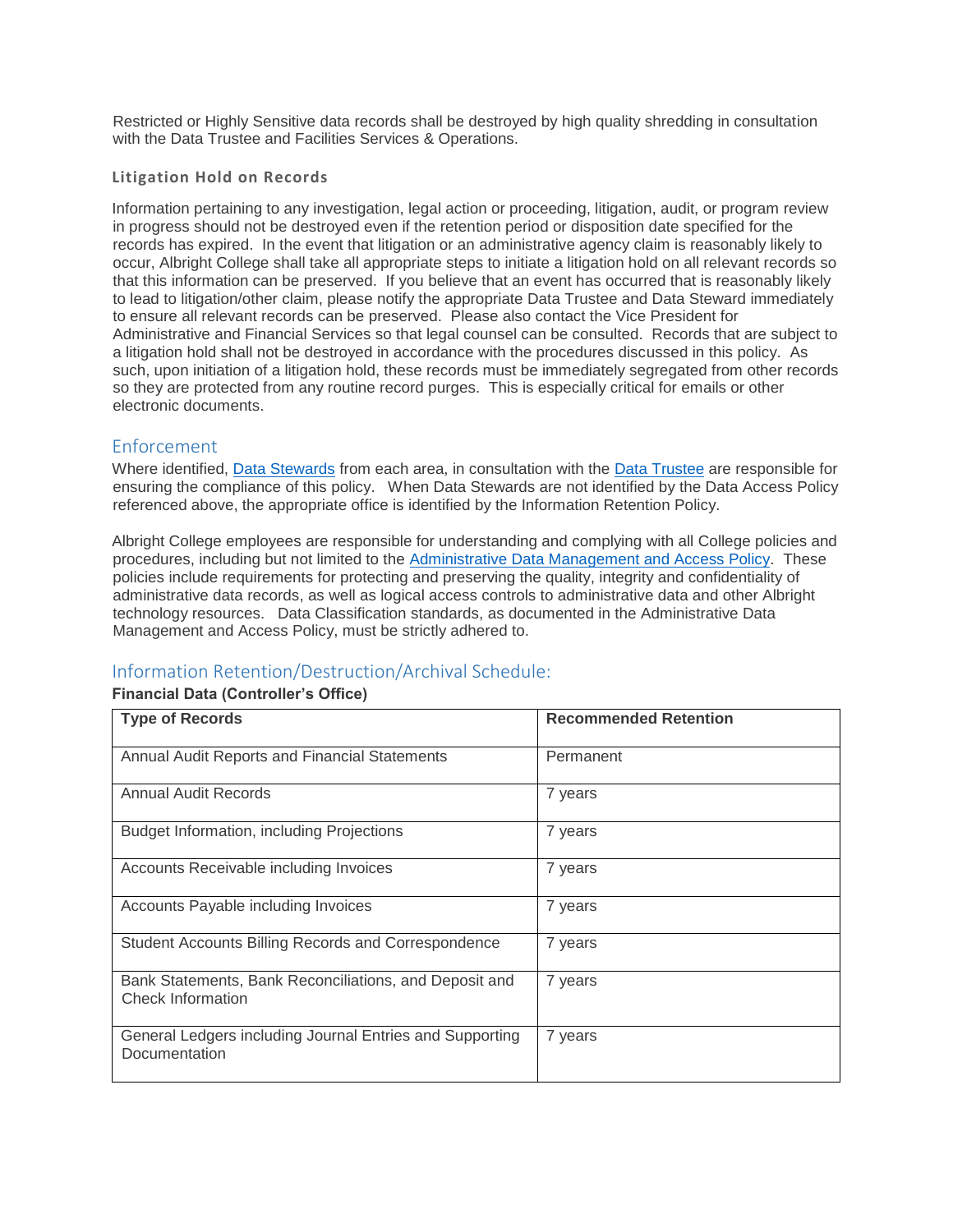| Endowment Agreements and Related Donor<br>Documentation | Permanent                            |
|---------------------------------------------------------|--------------------------------------|
| Investment Transaction Records                          | 7 years                              |
| <b>Business Correspondence</b>                          | Retain 3 years, then review for need |

## <span id="page-3-0"></span>**Payroll Data**

<span id="page-3-2"></span><span id="page-3-1"></span>

| <b>Type of Records</b>                   | <b>Recommended Retention</b> |
|------------------------------------------|------------------------------|
| W-2, W-4 and 1099 forms                  | 7 years after termination    |
| <b>Time Sheets</b>                       | 7 years                      |
| <b>Employee Deduction Authorizations</b> | 7 years after termination    |
| <b>Payroll Deductions</b>                | 7 years after termination    |
| <b>Labor Distribution Cost Records</b>   | 7 years                      |
| Payroll Registers                        | 7 years                      |

#### <span id="page-3-3"></span>**Human Resource Data**

<span id="page-3-5"></span><span id="page-3-4"></span>

| <b>Type of Records</b>                       | <b>Recommended Retention</b>                                                                                                                     |
|----------------------------------------------|--------------------------------------------------------------------------------------------------------------------------------------------------|
| Personnel                                    | At least 3 years and up to 7 years<br>following termination of employment or<br>until final disposition of a charge or<br>action (if applicable) |
| Applications, Resumes, Selection, and Hiring | At least 1 year after creation/receipt of<br>the document or the employment<br>decision                                                          |
| Termination                                  | 7 years                                                                                                                                          |
| <b>Time Cards</b>                            | 3 years                                                                                                                                          |
| <b>Collective Bargaining Agreements</b>      | 7 Years                                                                                                                                          |
| Form I-9                                     | 3 years after date of hire or 1 year after<br>date of termination, whichever is later                                                            |
| <b>Employee Background Checks</b>            | 6 years from the date of the background<br>check                                                                                                 |
| Unemployment Insurance (PA)                  | 4 years                                                                                                                                          |
| Wage and Hour Records                        | Recommended retention period is<br>duration of employment plus 5 years                                                                           |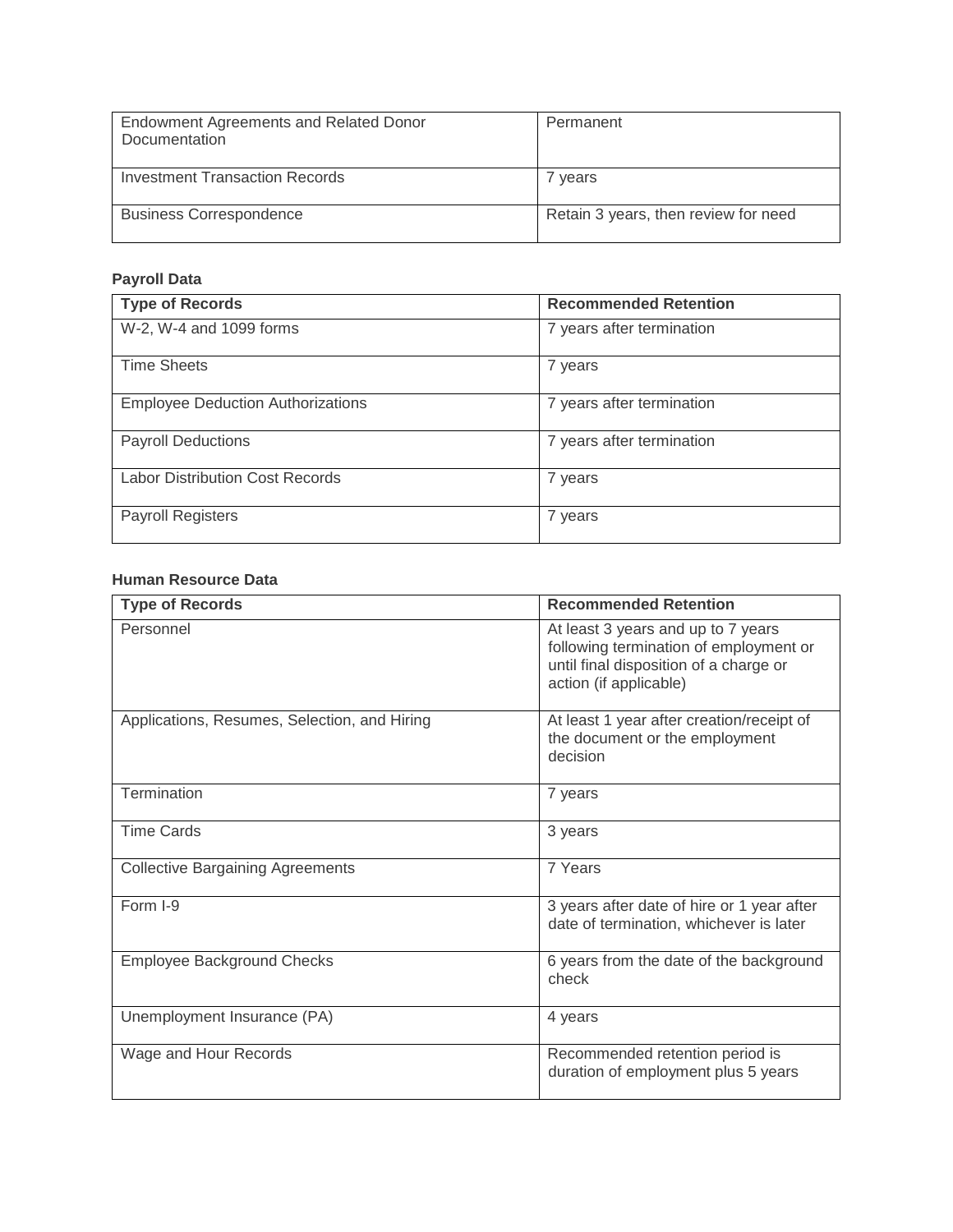| <b>Employee Handbooks</b>                                         | Permanent                                               |
|-------------------------------------------------------------------|---------------------------------------------------------|
| <b>Employee Benefit Plans</b>                                     | Permanent                                               |
| <b>ERISA Plan Documents</b>                                       | 6 years                                                 |
| <b>FMLA Records</b>                                               | 3 years                                                 |
| <b>COBRA</b>                                                      | Recommended 6 years from date of the<br>record          |
| Tax                                                               | At least 4 years from the date tax is due<br>or paid    |
| OSHA 300 Log (Log, annual summary, OSHA Incident<br>Report forms) | 5 years following end of corresponding<br>calendar year |

## <span id="page-4-0"></span>**Student, Academic Data**

<span id="page-4-2"></span><span id="page-4-1"></span>

| <b>Type of Records</b>                                                             | <b>Recommended Retention</b>                                              |
|------------------------------------------------------------------------------------|---------------------------------------------------------------------------|
| Academic Actions (dismissal, etc.)                                                 | 5 years from graduation or date of last<br>attendance                     |
| Academic integrity code violation: (and related case files)                        | Permanent                                                                 |
| Academic records (including narrative Evaluations,<br>competency assessment, etc.) | Permanent                                                                 |
| Change of Course documentation (Cont. Ed., Summer,<br><b>Extramural Studies)</b>   | 5 years from date of enrollment                                           |
| Change of Grade documentation                                                      | Permanent                                                                 |
| Change to Student ID Number                                                        | Permanent                                                                 |
| Class Lists (original)                                                             | <b>Permanent Consent to Release</b><br>Personally Identifiable            |
| Information (or non-disclosure requests)                                           | Kept until next academic year                                             |
| <b>Course Offerings</b>                                                            | Permanent                                                                 |
| <b>Curriculum Change Authorizations</b>                                            | 5 years from graduation or date of last<br>attendance                     |
| Disciplinary Records (findings of violation and related case<br>files)             | Permanent where penalty imposed is<br>probation, suspension, or expulsion |
| <b>Enrollment Verifications</b>                                                    | 1 year from enrollment date                                               |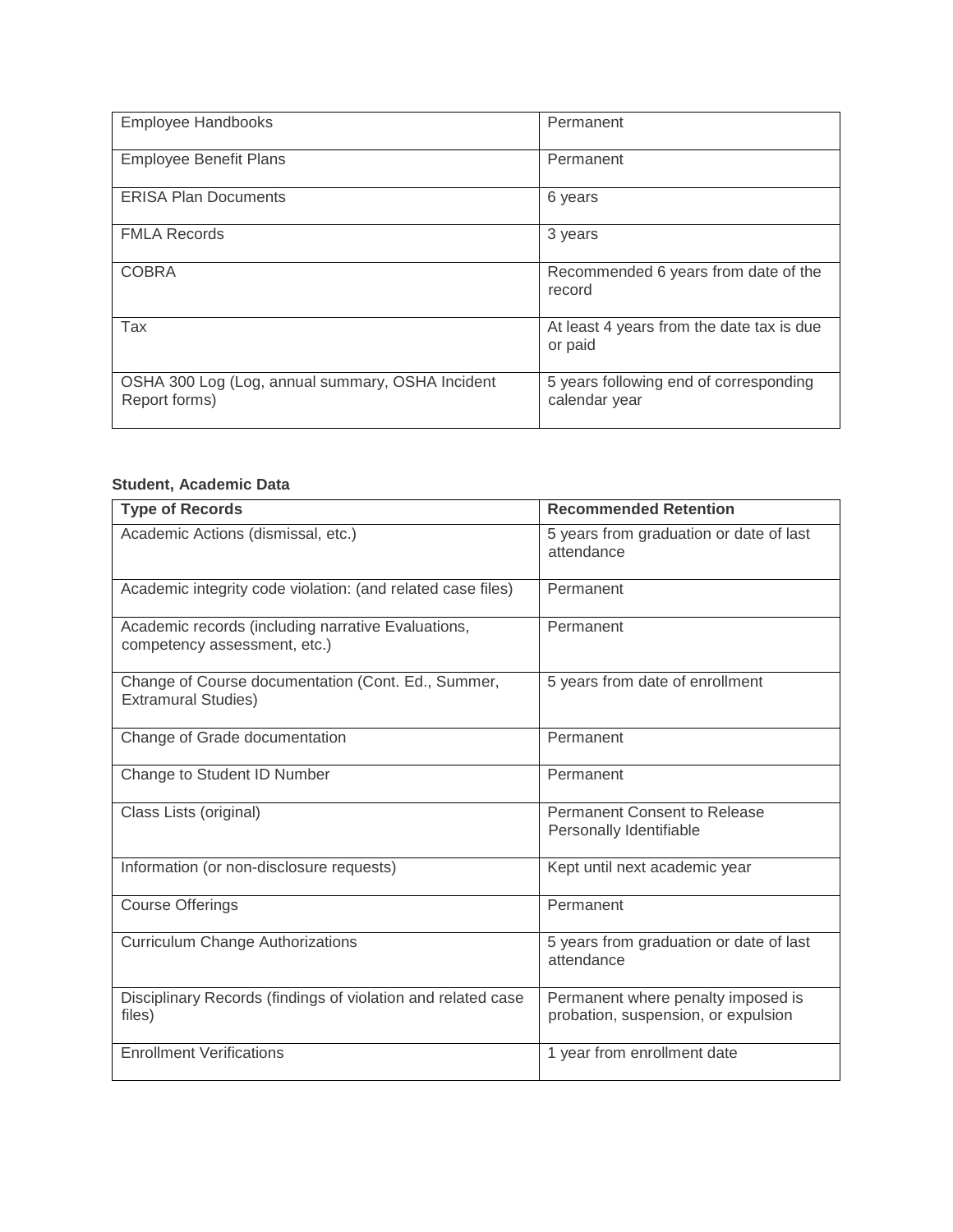| <b>Grade Sheets</b>                                    | Permanent                                                     |
|--------------------------------------------------------|---------------------------------------------------------------|
| <b>Graduation Lists</b>                                | Permanent                                                     |
| Hold or encumbrance authorization                      | Until released                                                |
| Name Changes                                           | Permanent                                                     |
| <b>Original Grade Sheets</b>                           | Permanent                                                     |
| <b>Student Class Schedules</b>                         | 1 Year from graduation or date of last<br>attendance          |
| <b>Student Registration forms</b>                      | 1 year from registration                                      |
| <b>Term Reports</b>                                    | 5-7 years depending on School                                 |
| Transcripts                                            | Permanent                                                     |
| <b>Transcript Requests</b>                             | 1 year from submission date                                   |
| <b>Transfer Credit Evaluations</b>                     | 5 years from graduation                                       |
| Veteran Administration Certifications                  | 5 years from graduation or date of last<br>attendance         |
| Withdrawal Authorizations/Leaves of Absence            | 2 years                                                       |
| Admissions documents for Applicants who do not enroll  | 2 years from date of start of application<br>term             |
| <b>Advanced Placement Records</b>                      | 5 years from date of graduation or date<br>of last attendance |
| Letters of Recommendation                              | Until date of admission                                       |
| <b>Recruitment Materials</b>                           | Until date of enrollment                                      |
| <b>Residency Certificates</b>                          | Until date of enrollment                                      |
| Residency Change Documents (non-Resident to Resident)  | 5 years from graduation or date of last<br>attendance         |
| Student Waivers for Right of Access                    | Until graduation or date of last<br>attendance                |
| Transcripts (high school and other college)            | 5 years from graduation or date of<br>attendance              |
| International Student Forms (visa documentation, eta.) | 5 years                                                       |
| Degree, grade, enrollment, racial/ethnic stats         | Permanent                                                     |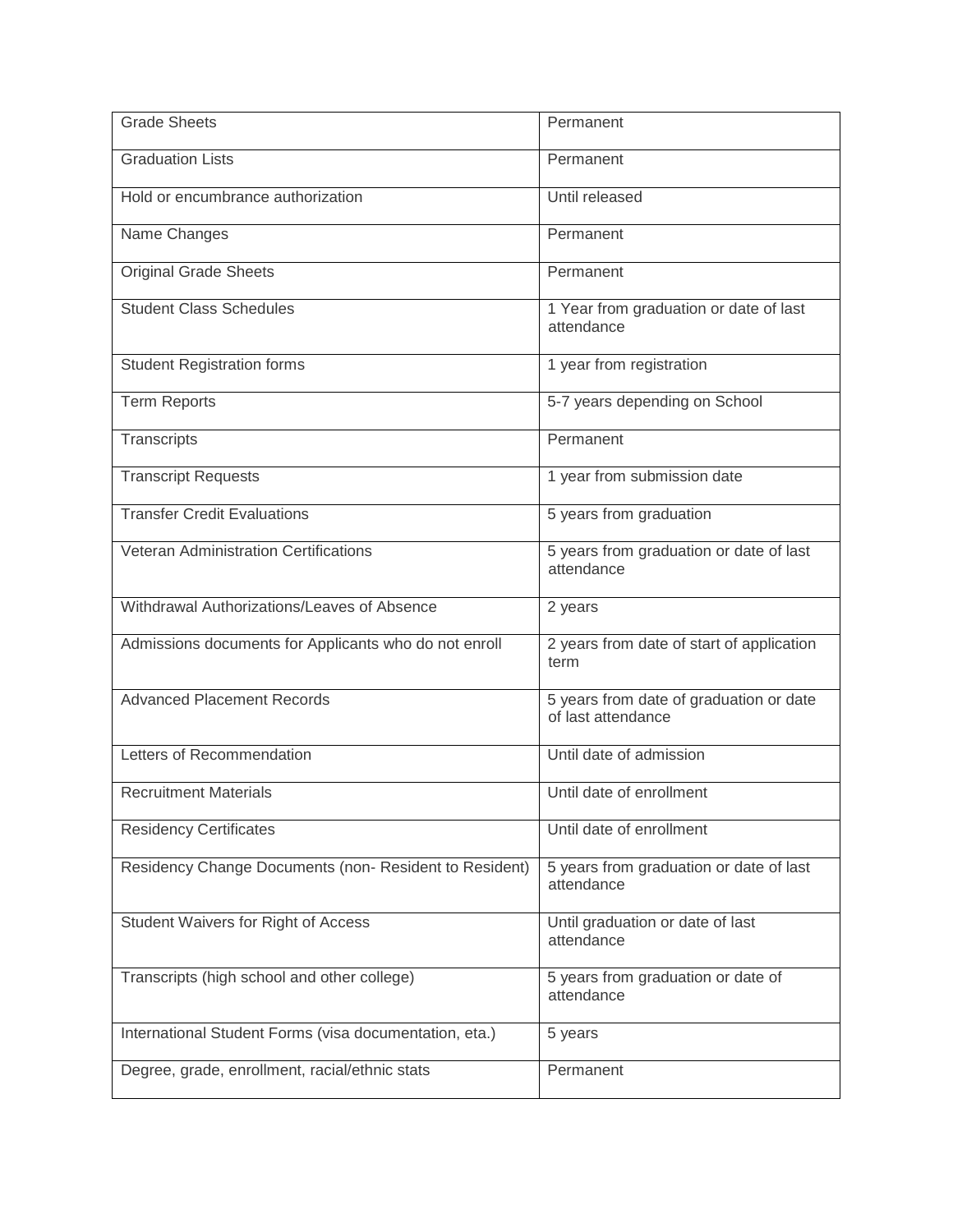| Schedule of Classes (institutional) | Permanent |
|-------------------------------------|-----------|
| <b>State Reports</b>                | Permanent |
| Catalogs                            | Permanent |
| <b>Commencement Programs</b>        | Permanent |
| <b>Student Counseling Records</b>   | 7 Years   |
| <b>Health Center Records</b>        | 7 Years   |

## **Student Financial Aid Data**

| <b>Type of Records</b>                                   | <b>Recommended Retention</b>  |
|----------------------------------------------------------|-------------------------------|
| Financial Aid Records (for applicants who Do not enroll) | 3 years from application date |
| Financial Aid Records (applicants who Enroll)            | 5 years from graduation date  |

## **Academic Personnel (Office of the Provost)**

| <b>Type of Records</b>                            | <b>Recommended Retention</b>                                                    |
|---------------------------------------------------|---------------------------------------------------------------------------------|
| Academic Search Records                           | Same as HR                                                                      |
| Annual Conflict of Interest Disclosure Statements | 3 years                                                                         |
| Grievances                                        | No cause findings: 3 years from<br>determination; cause findings:<br>Permanent  |
| Personnel files, appointment letters, forms       | Same as HR                                                                      |
| Tenure or promotion dossiers                      | If approved, 3 years. If tenure denied, 3<br>years from end of term appointment |
| Trustee decisions regarding academic matters      | Permanent                                                                       |

#### **Advancement /Alumni Data**

| <b>Type of Records</b>                                             | <b>Recommended Retention</b>     |
|--------------------------------------------------------------------|----------------------------------|
| Alumni Records                                                     | Permanent                        |
| Gift and Endowment Records                                         | Permanent for electronic records |
| Gifts of Art                                                       | Permanent                        |
| Original Gift Letter Agreements (signed By President and<br>donor) | Permanent                        |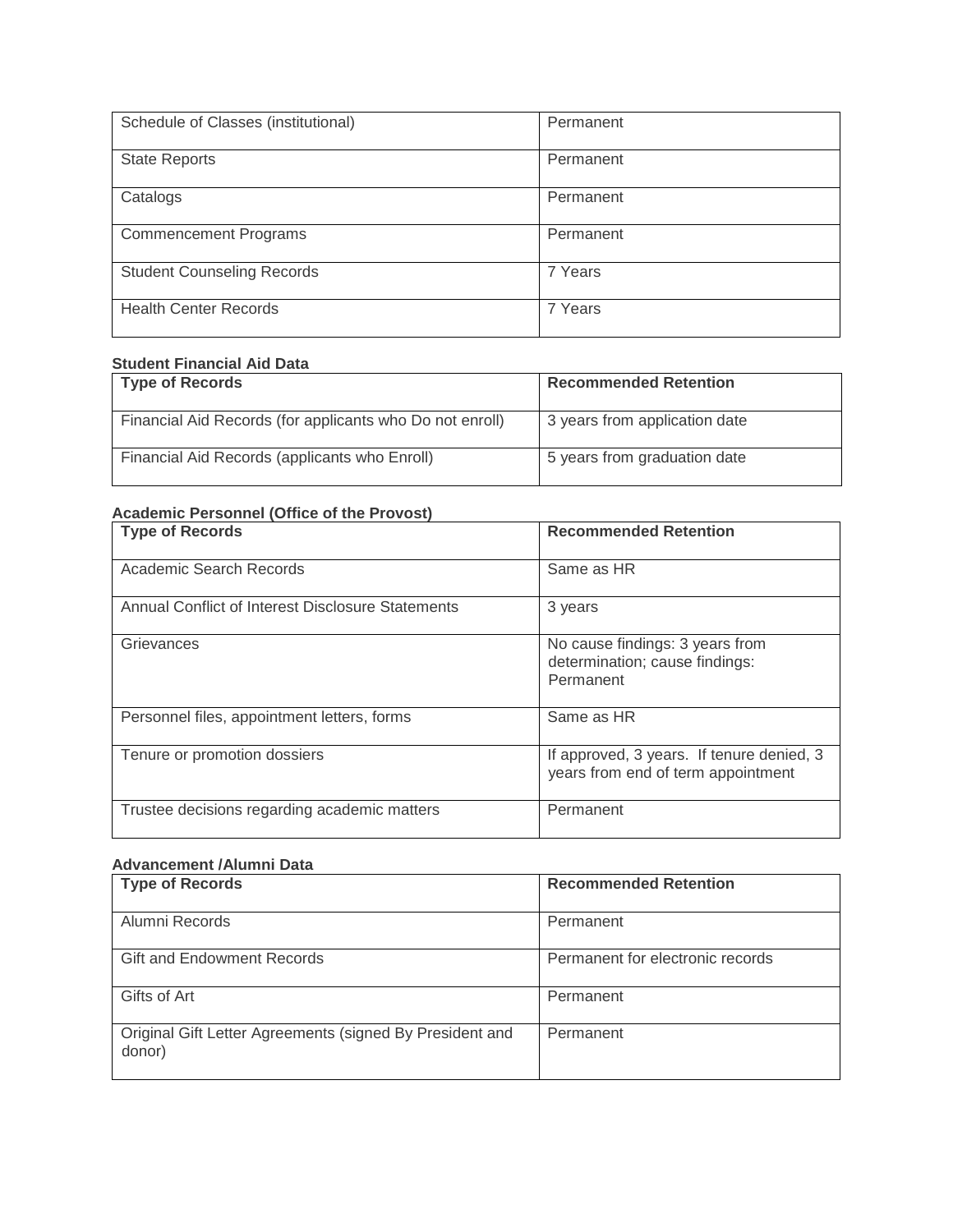| Original gift letter (all others)                                               | Permanent |
|---------------------------------------------------------------------------------|-----------|
| Planned gifts (trusts, life income, Agreements, annuities)<br>real estate gifts | Permanent |

## **Contracts/ Leases**

| Type of Records                          | <b>Recommended Retention</b> |
|------------------------------------------|------------------------------|
| Contracts, leases, and related documents | vears                        |

## **Grant Data (Academic Affairs, Advancement and Controller's Office**

| <b>Type of Records</b>                                                       | <b>Recommended Retention</b> |
|------------------------------------------------------------------------------|------------------------------|
| <b>Original Grant Proposal</b>                                               | Permanent                    |
| <b>Grant Agreement and Subsequent Modifications</b>                          | 7 years after close of grant |
| All Formal Correspondence including Requested IRS-<br>Grantee Correspondence | 7 years after close of grant |
| Final Grant Reports, both Financial and Narrative                            | 7 years after close of grant |
| All Matching Support Documentation                                           | 7 years after close of grant |

## **Facilities and Property Records**

| <b>Type of Records</b>                                                                      | <b>Recommended Retention</b>         |
|---------------------------------------------------------------------------------------------|--------------------------------------|
| Construction                                                                                |                                      |
| As-built drawings                                                                           | Life of building plus 10 years       |
| Contracts and agreements                                                                    | 7 years after expiration             |
| Environmental Health & Safety                                                               |                                      |
| Employee chemical or biological exposure records                                            | Duration of employment plus 30 years |
| Employee medical records other than health insurance<br>claim records and first aid records | Duration of employment plus 30 years |
| Material Safety Data Sheets and/or Chemical Inventory List                                  | 30 years                             |
| Employee respirator medical evaluations                                                     | Duration of employment plus 30 years |
| OSHA safety training records                                                                | 3 years from date of training        |
| Evacuation drill records                                                                    | 5 years                              |
| Fire protection systems records                                                             | 5 years                              |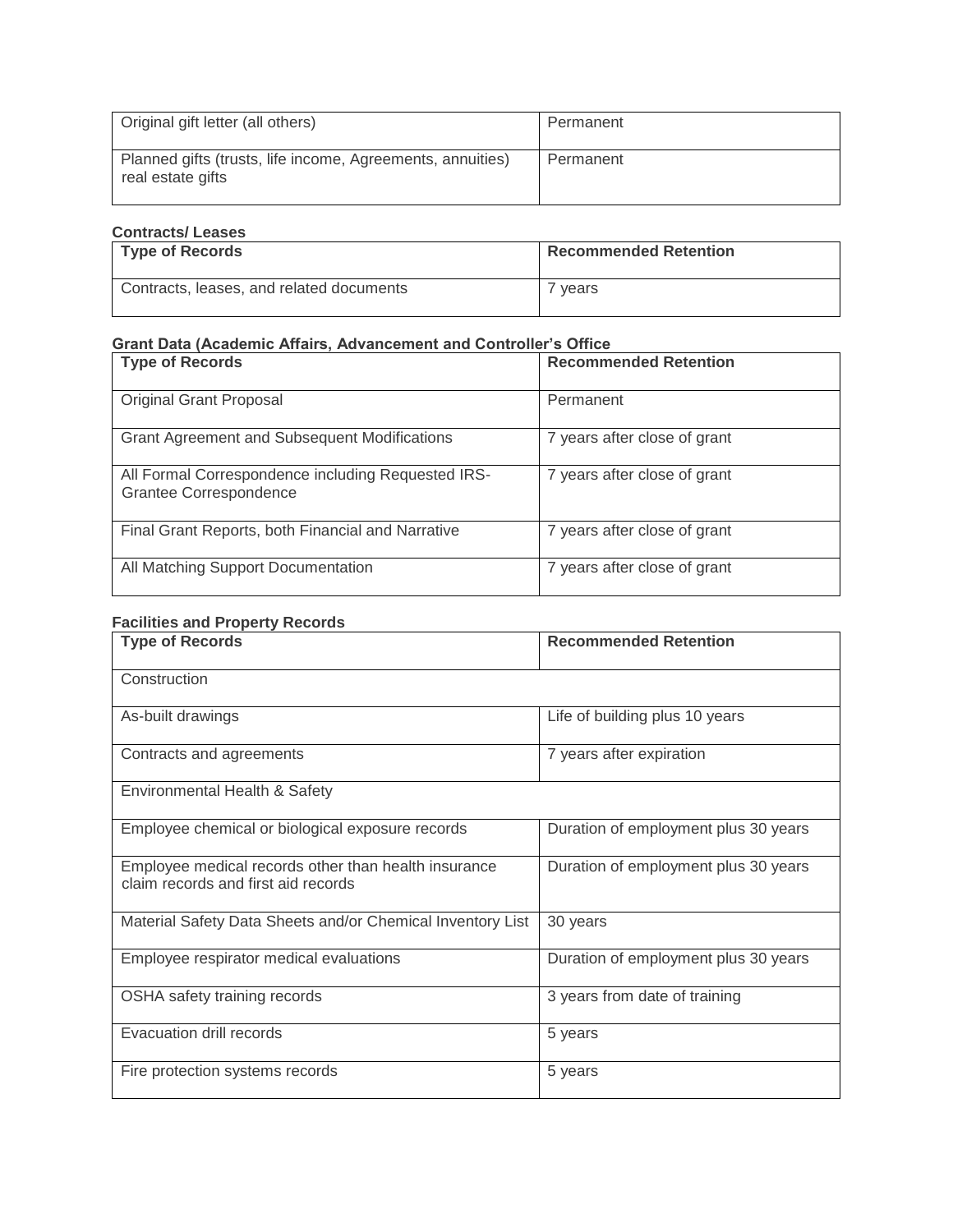| Fume hood testing records                                                                                                 | 3 years                                                |
|---------------------------------------------------------------------------------------------------------------------------|--------------------------------------------------------|
| Hazardous waste disposal manifests/reports                                                                                | 3 years                                                |
| Portable extinguisher training records                                                                                    | 3 years                                                |
| Radiation dose reports                                                                                                    | Permanent                                              |
| Radiation safety training records                                                                                         | 3 years                                                |
| Radioactive materials license & Safety Committee reports                                                                  | Permanent                                              |
| Radioactive material receiving/inventory records                                                                          | 3 years                                                |
| <b>Real Property</b>                                                                                                      |                                                        |
| Documents for leases, licenses, construction Contracts,<br>other temporary contracts <\$50K                               | 6 years after expiration of leases or<br>contract term |
| Property deeds, easements, licenses, rights of Way,<br>leases, rights of first refusal, Remainder Interests,<br>mortgages | Permanent                                              |
| <b>Title Insurance Policies</b>                                                                                           | 10 years after disposal of property                    |

#### **Corporate Records**

| <b>Accreditation Records</b>                                 | Permanent |
|--------------------------------------------------------------|-----------|
| Articles of Incorporation                                    | Permanent |
| Minutes of the Board and Governing Committees                | Permanent |
| <b>Bylaws</b>                                                | Permanent |
| Tax Exempt Status/ IRS Determination Letter                  | Permanent |
| <b>Annual Corporate Filings</b>                              | Permanent |
| Certificate of Incorporation/ Corporate Records to the State | Permanent |

## **Legal Records**

| Consent orders     | Permanent |
|--------------------|-----------|
| Court orders       | Permanent |
| Judgments          | Permanent |
| Releases           | Permanent |
| <b>Settlements</b> | Permanent |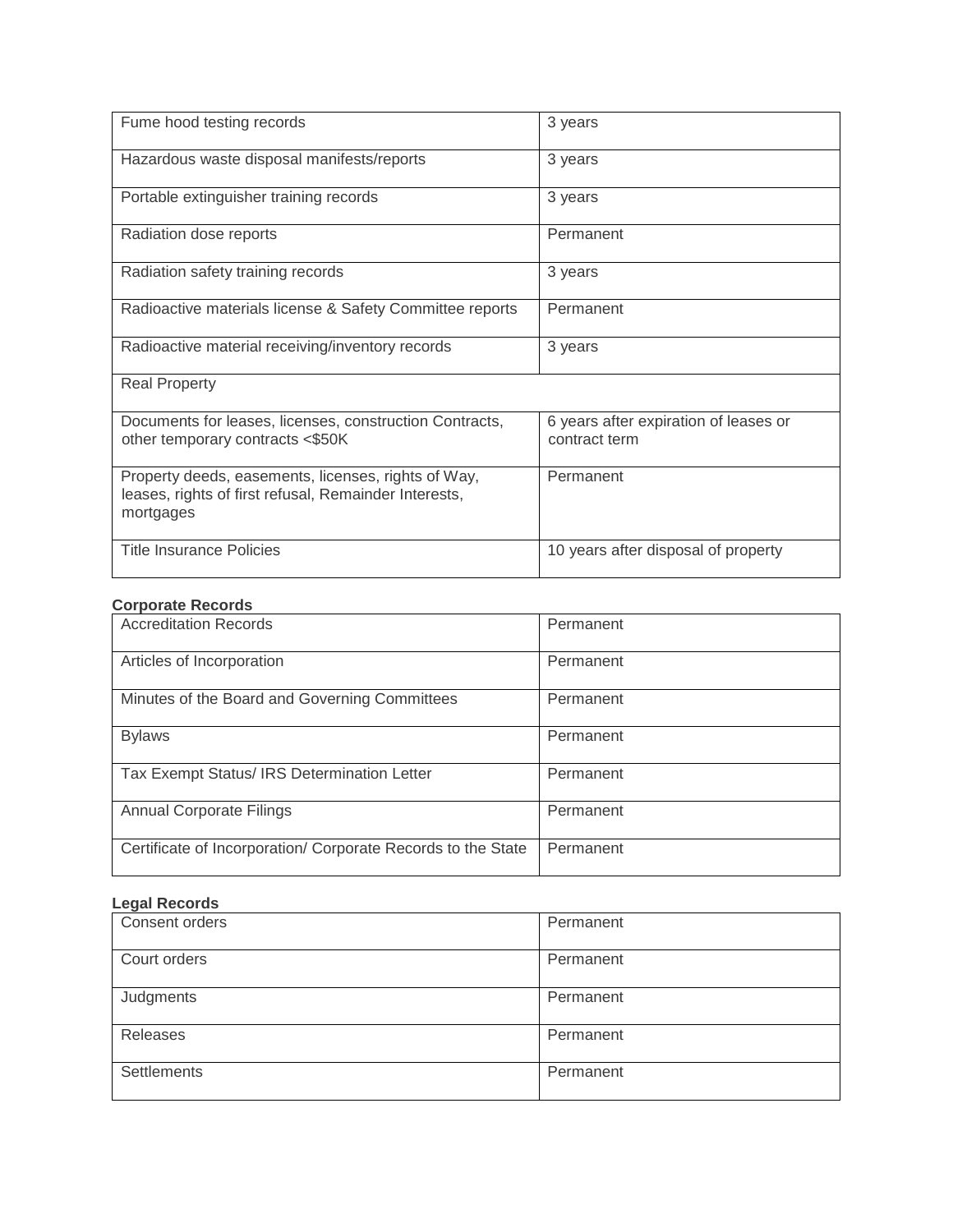## **Patent and Trademarks**

| Original executed invention disclosure forms                                   | Permanent                                              |
|--------------------------------------------------------------------------------|--------------------------------------------------------|
| Original executed United State Patent and Trademark<br>Office assignment forms | Permanent                                              |
| Original Letters, Patents                                                      | Permanent                                              |
| U.S. patent/application correspondence papers                                  | Permanent                                              |
| U.S. patent/application filing papers                                          | 1 year after issuance of abandonment                   |
| Foreign patent/application-related work papers                                 | Permanent                                              |
| Original registered Trademarks                                                 | Permanent                                              |
| Trademark-related work papers                                                  | Permanent                                              |
| Original executed licensing agreements                                         | Permanent                                              |
| Licensing agreement-related work papers                                        | 7 years from expiration or termination of<br>agreement |
| <b>Royalty Records</b>                                                         | Life of technology/patent or trademark<br>plus 7 years |

## **Insurance Policies, Claim Information, and other Risk Management Data**

| All Insurance Policies (liability, property, et al.)                                           | Permanent                                           |
|------------------------------------------------------------------------------------------------|-----------------------------------------------------|
| Certification of insurance, Indemnification Agreements,<br>Hold-harmless agreements, Contracts | 7 years after expiration of agreement               |
| Incident reports - injury / assault                                                            | Permanent                                           |
| Incident reports – all other reports                                                           | 7 years after report date, unless claim<br>develops |
| Claim Information                                                                              | Permanent                                           |

## **Public Safety Data**

| <b>Type of Records</b>         | <b>Recommended Retention</b> |
|--------------------------------|------------------------------|
| <b>Accident Reports</b>        | 7 years                      |
| <b>Crime Reports</b>           | 7 years                      |
| <b>Property Damage Reports</b> | 7 years                      |
| Releases and Waivers           | 7 years                      |